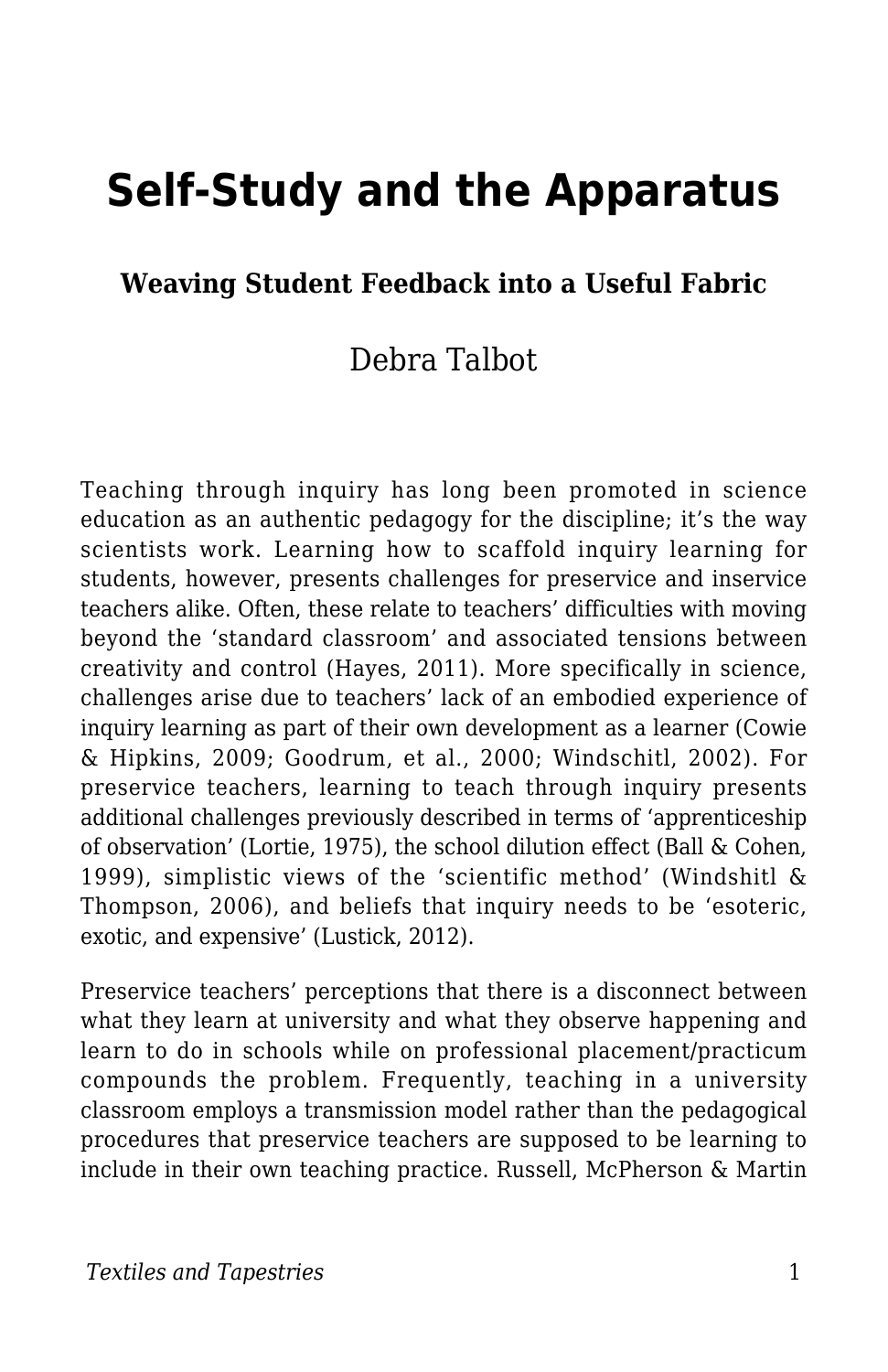(2001) focus our attention on the importance of university-based teacher education programs moving beyond a transmission model and aiming for greater 'coherence and collaboration' in a program that endeavours to bridge the gap between preparation and practice. In order to bridge the gap between preparation and practice, Russell et al. propose that the positioning of theory in relation to practice must be re-considered (p. 45). The authors draw on earlier work of Korthagen & Kessels (1999) to provide a nuanced discussion of the 'dissonance between an epistemology of knowledge and an epistemology of practice', representative of the gap that exists between what is taught at university and how it is taught (p. 51). An epistemology of practice, it may be argued, is the key consideration of effective teacher education programs (Russell, 2018; Russell & Martin, 2017). In April 2019, I experienced the privilege of professional learning time with Tom Russell during his last week of teaching at Queens University. I observed his students, in Physics education classes, on the cusp of becoming practicing teachers, joined in discussion groups, spoke one to one with several students, and listened to their feedback sessions with Tom. I also enjoyed the pleasure of rich debrief conversations with Tom and with Andrea Martin about the 'epistemology' problematic.

The issues outlined above inform a longitudinal self-study of my practice as a teacher educator supporting learning about inquiry pedagogies for preservice science teachers. The study is ongoing and situated in an Australian metropolitan university. Study participants are students enrolled in either a 5-year combined education and science undergraduate degree or a 2-year postgraduate teaching degree. I teach these students one or both of the two units of study, taken in sequential years, related to science teaching pedagogy with a focus on physics concepts. The Year 3 unit focuses on common physics misconceptions in the junior high school syllabus and the Year 4 unit is for those preservice teachers specialising in physics teaching for senior high school.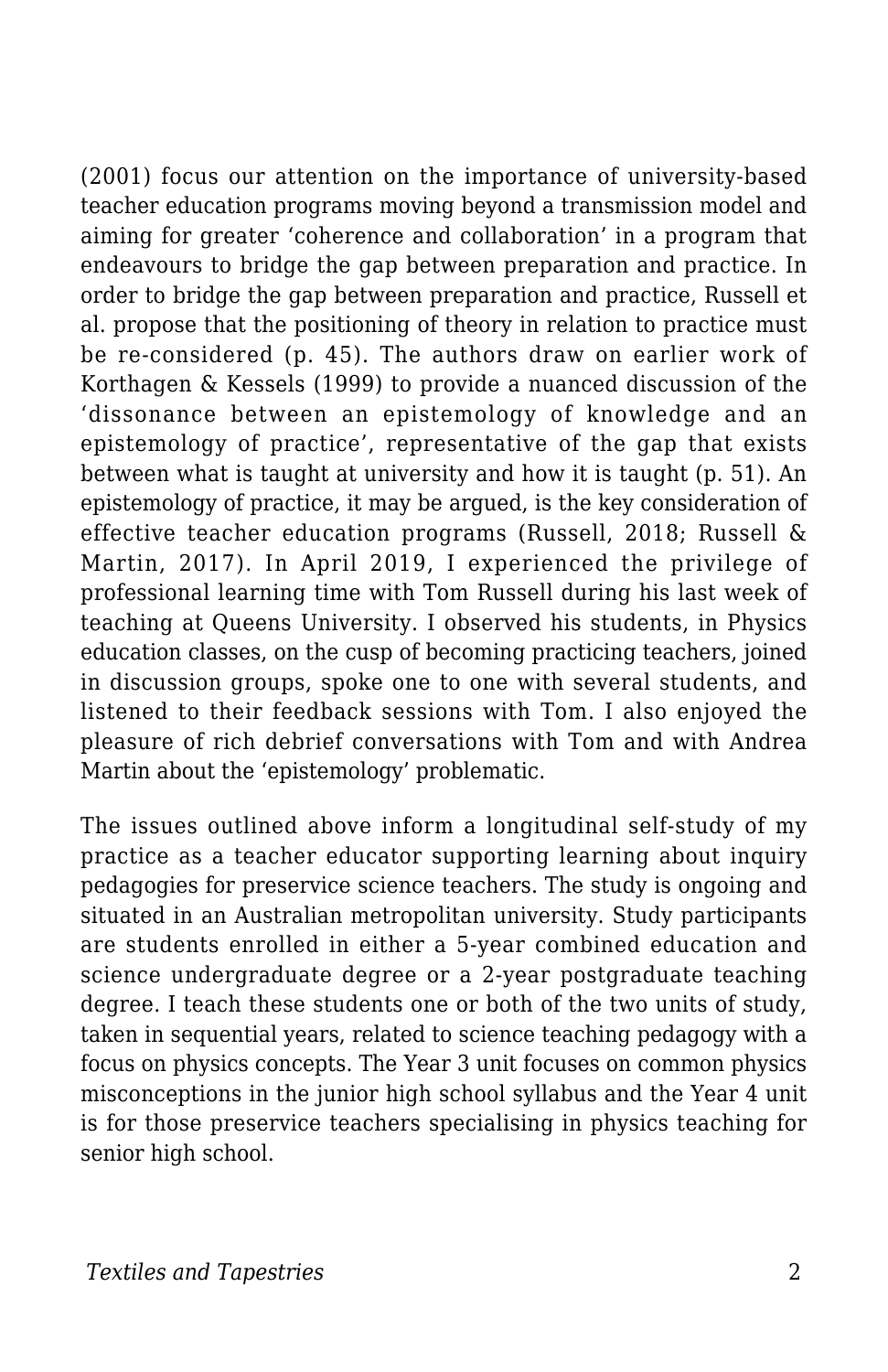Working initially from university student evaluation surveys, I was struck, and quite hard, first by how few students bothered to complete the surveys. Second, and more significantly, by a general trend of satisfaction with the teaching and learning in each unit contradicted by usually one long qualitative response from a student reporting, what for them, had been a miserable experience. Taking this feedback to heart, I redesigned learning experiences in each of these units in response to the limited evidence at hand. More importantly, I included pedagogical moments in the redesigned units that would allow me to collect student feedback data in a range of different forms. Simultaneous with teaching the newly designed units, I continued the cycle of self-study in the spirit of an ongoing challenge (Bullough & Pinnegar, 2001) in order to deepen my understanding of how my students experience my teaching about teaching (Berry & Russell, 2018; Garbett & Ovens, 2016).

According to student feedback, I have made progress with my teaching balancing a genuine, embodied experience of well-scaffolded inquiry learning against the direct instruction favoured by my students. What is of most interest to me however, is the textile that has resulted from the weaving together of each of the reflective moments that form the data set for this study. The material-discursive intra-actions made possible by the apparatus (Barad, 2007; Gullion, 2018) employed for obtaining student feedback has had varying effects on the quality and nature of student reflections. Remaining open to research as an 'assemblage' allows for consideration of the affective interactions between participants, the setting, social formations, data collection events, and the researcher, that come to produce 'something' (Fox & Alldred, 2017, p. 155). When stitched together, not for the purposes of triangulation but to acknowledge the contribution that each piece makes to the finished textile, new understandings become possible of the ways in which preservice teachers perceive the tensions around learning to teach through inquiry.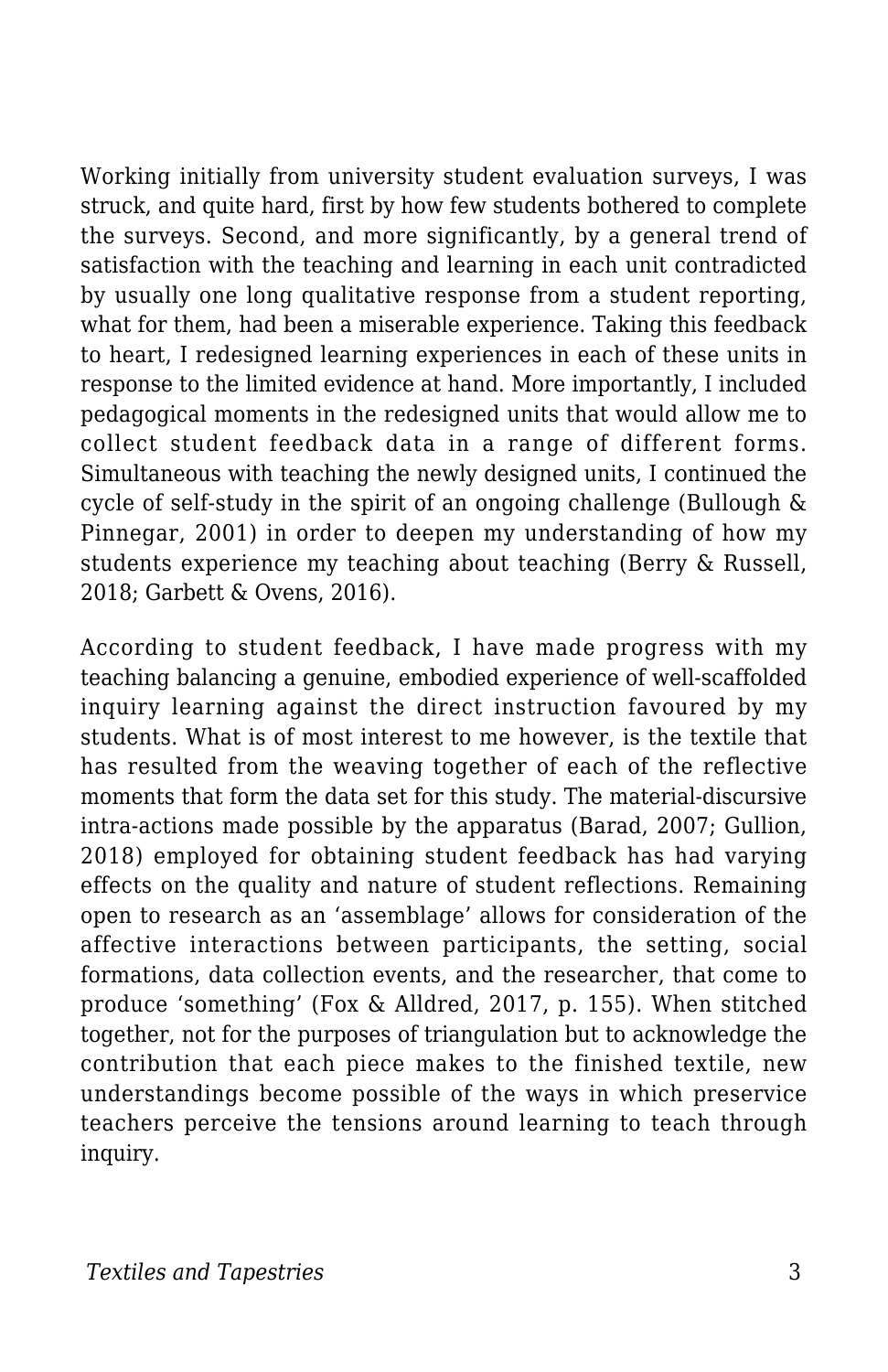## **Aim/Objectives**

The problem that this study engages with is the seemingly diametrically opposed views expressed by some students in one-off forms of feedback, such as the Unit of Study Survey (USS), regarding their learning about teaching with inquiry pedagogies. Further, the feedback obtained via USS often conflicts with feedback obtained progressively throughout the unit of study; the USS expressing negative views that had not previously been evident.

The inquiry question that drives this self-study is: How can I form a better understanding of my students' experiences of learning through and about inquiry pedagogies?

### **Method(s)**

#### *Participants*

In 2019, 24 Year 3 students (12 undergraduate and 12 postgraduate) and 20 Year 4 students (13 undergraduate and 7 postgraduate) participated in the focus units. The study is ongoing in 2020 across the same Year 3 and Year 4 units with new cohorts of students. There will be a small overlap of participants between the 2019 Year 3 class and the 2020 Year 4 class. The Year 4 unit is taught as 2x2 hour seminars per week in Semester 1 Weeks 1-8 and is followed immediately by a 5-week practicum. The Year 3 unit is taught as 2x2 hour seminars per week in Weeks 1-4. Undergraduate students then complete a 4-week practicum (postgraduate students' practicum occurs later in the year). All students return for 2x 3hour seminars per week in Weeks 10-12.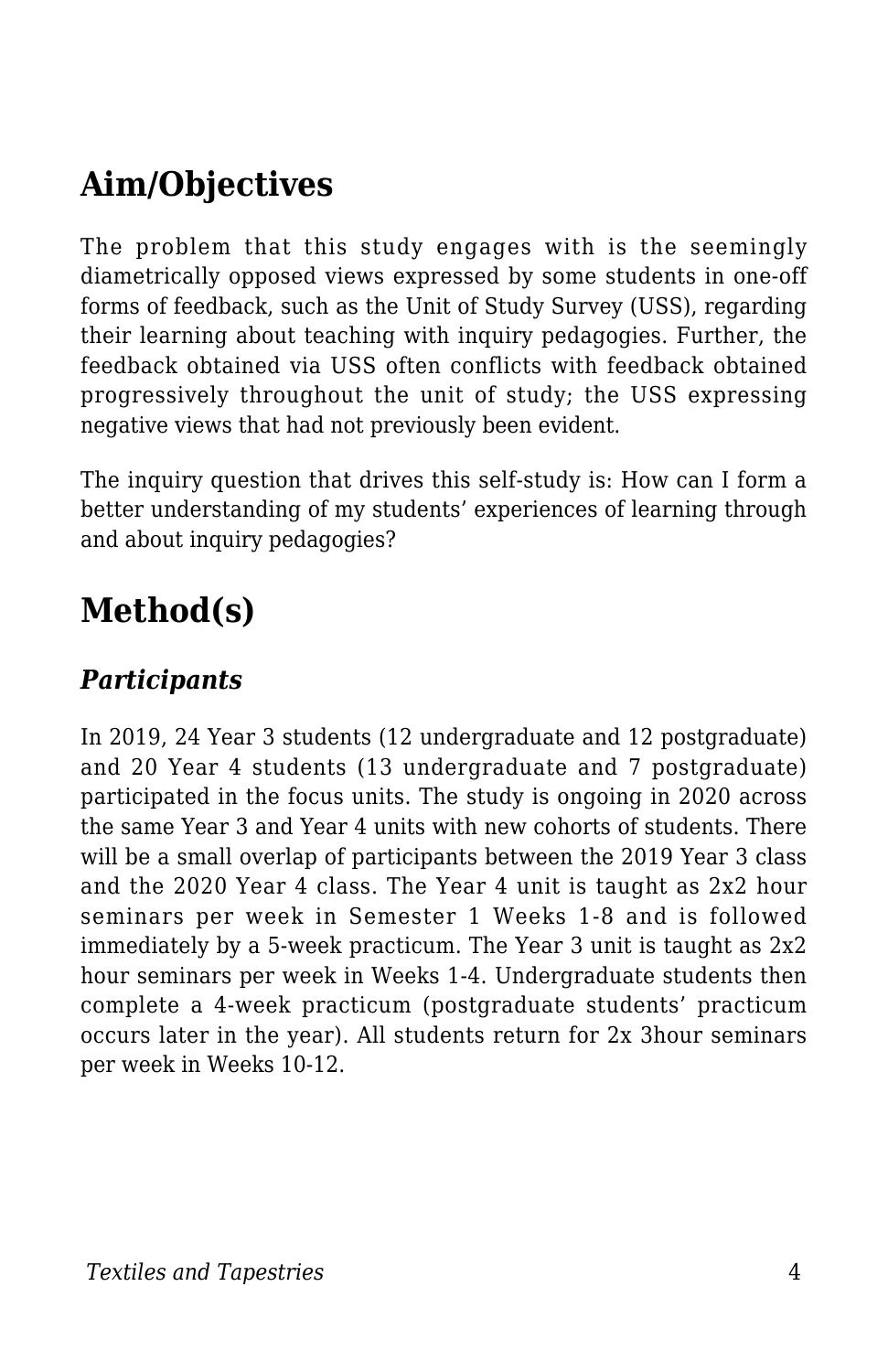### **Data Sources**

Data for the initial reflection on practice was collected from the University's online Unit of Study Survey (USS) system completed by preservice teacher education students in and 2018. Across both units of study for the two-year period n= 25, a response rate of 32%.

In 2019, data continues to be collected in a range of different ways.

- 1. Exit slips: during the course of each unit exit slips with key questions were individually completed at critical points. Students also completed an individual final reflective exit slip. The pedagogical purpose of the exit slips was explained to students in terms of their own reflection on learning and a mechanism to inform my planning of subsequent learning experiences. In the 4th year class, these were anonymous while in the 3rd year class students were asked to identify their exit slips with their name, a pseudonym, or a symbol so that they could be collated and returned to them for their consideration prior to completion of the final reflective exercise.
- 2. Video: 4th-year class working groups of 3-4 students were asked to prepare a group response to the question: What do you think Deb has been doing in this unit? Students were given the option of presenting their discussion for video recording or handing in some bullet point notes.
- 3. USS: students completed the university online surveys (USS). The results of this survey are only released once all grades are uploaded.
- 4. Focus Groups: 4th-year students were invited to participate in a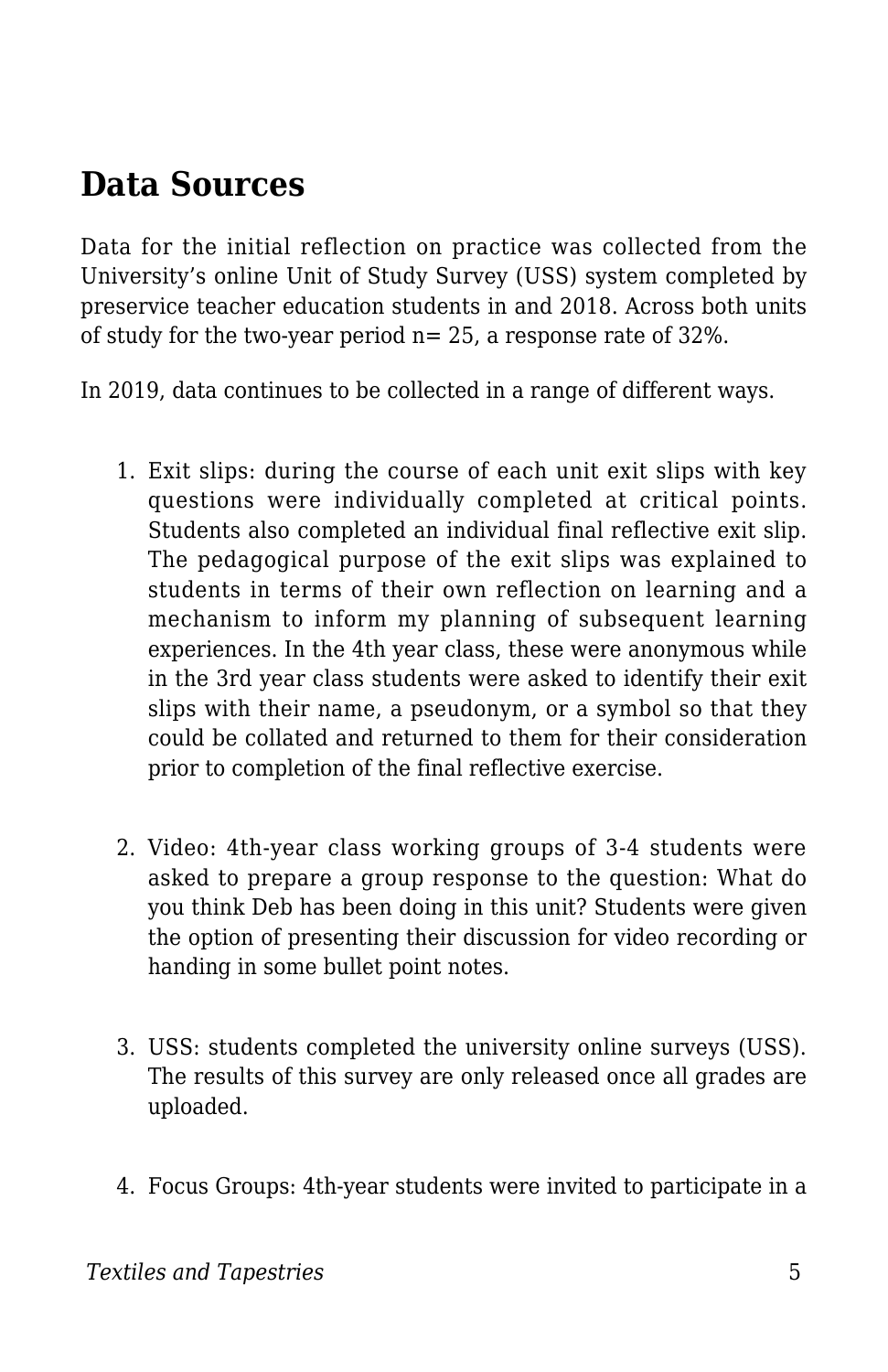focus group interview following practicum that explored the relationship between their learning in the unit and learning to implement inquiry pedagogies on practicum.

5. 3rd-year undergraduate students were interviewed in small groups by postgraduate students using a provided, semistructured interview schedule that asked about their experiences of implementing inquiry pedagogies while on practicum. Notes recorded on the interview schedule were analysed for emerging themes.

#### **Data Analysis & Trustworthiness**

2017 -2019 USS surveys were analysed for overall satisfaction ratings. Qualitative comments were dialogically analysed guided by the questions: 'What is being spoken about here?' and 'How can sense be made of it in relation to the transcript as a whole?' (Talbot, 2016). Exit slips were analysed for patterns and emerging themes across each class cohort. In the Year 3 class, each student's progressive exit slips were collated with their final exit slip and analysed as a whole for emerging patterns of reflection on learning. Year 4 video or bullet point notes were analysed for evidence of learning aligned with the unit learning outcomes, course content, and learning intentions for each seminar. Year 4 focus group interviews were audio recorded, transcribed, and dialogically analysed.

Emerging themes across all data sets were compared to each other and to the analysis of the 2019 USS quantitative and qualitative data. Weaving together the analysis across all data sets creates a more detailed and textured fabric of student learning. This process of 'reading insights through one another' (Barad, 2007, p. 71) allows the researcher to respond to differences in the data and how they come to matter, at the same time as it enhances the trustworthiness of the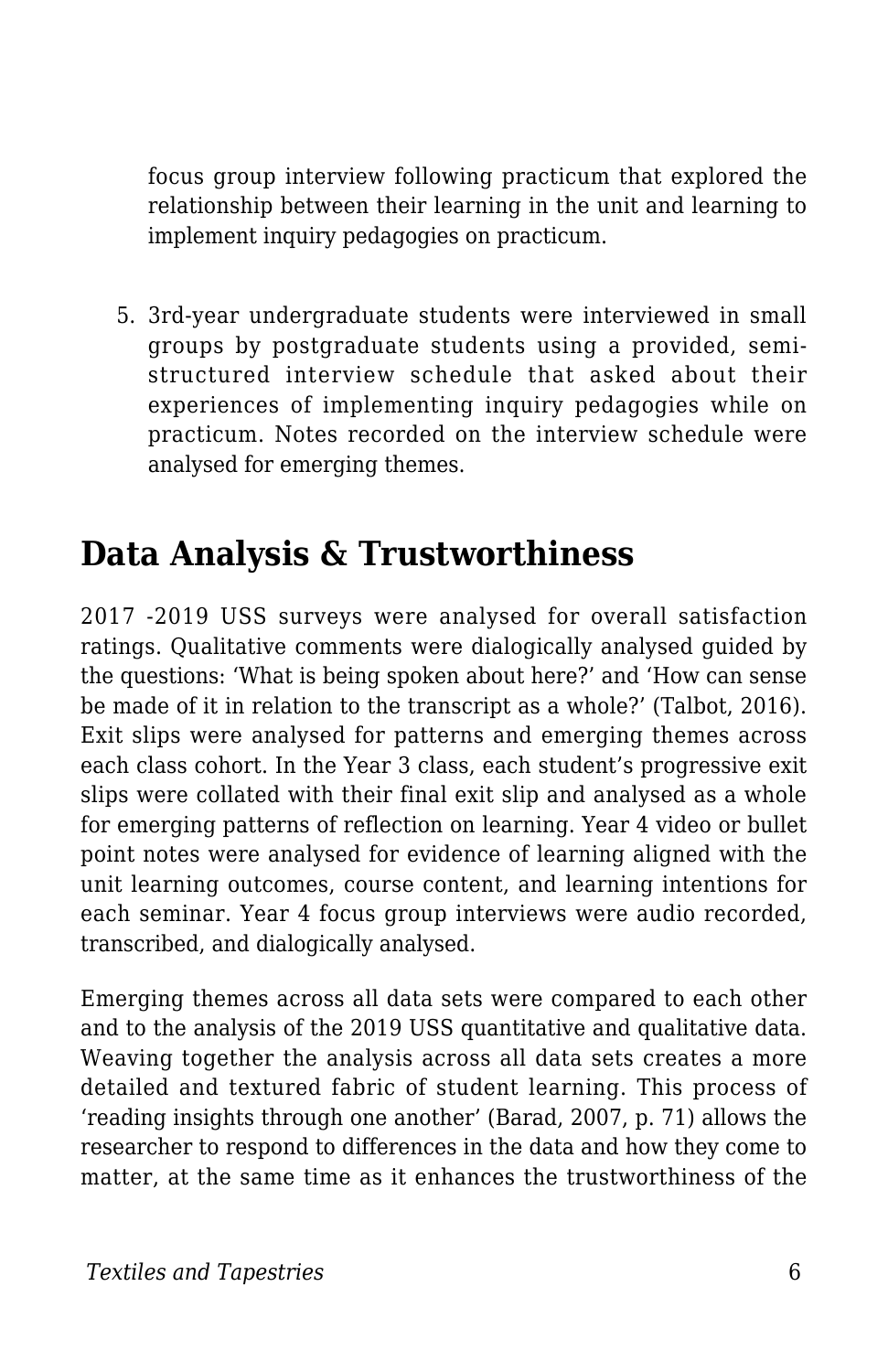knowledge creation process.

#### **Outcomes**

In 2018 I did not teach the Year 4 unit having been seconded to another project, however, students were provided with the same unit outline and assessment tasks as I had designed in 2017. The combined return rate for the USS in 2018 was only 40% with an overall mean satisfaction rating of 3.90/6.00. Qualitative comments were rare and brief with one student indicating the belief that inquiry required 'exotic' equipment (Lustick, 2012) not necessarily available in schools. This informed my planning for equipment selection in 2019 and I also took great care, I thought, to provide better explanations of the assessment tasks, in response to the other two students comments.

At the end of the first week of 4 hours of seminar time, students were asked to complete an exit slip. In response to the reflective prompt 'What are my personal challenges as I prepare to teach Stage 6 Physics?' 13/21 students commented that they did not feel confident with the physics content that they would be required to teach. Circular motion was specifically mentioned. Other common responses expressed concerns about teaching physics in a way that was engaging and relatable for students while still managing to cover the mandated syllabus content. For the first assessment task, students were required to prepare a short demonstration that would challenge misconceptions of a selected physics concept included in the syllabus. One student chose circular motion and presented a demonstration accompanied by an explanation that revealed many incorrect conceptions. During this student's explanation, I scanned the faces of other students in the room. Except for two notable exceptions, facial expressions did not reveal any signs that what was being said was incorrect. In the following week, I provided a different circular motion demonstration and challenged students to explain, using diagrams, what they had observed. To my dismay, many students held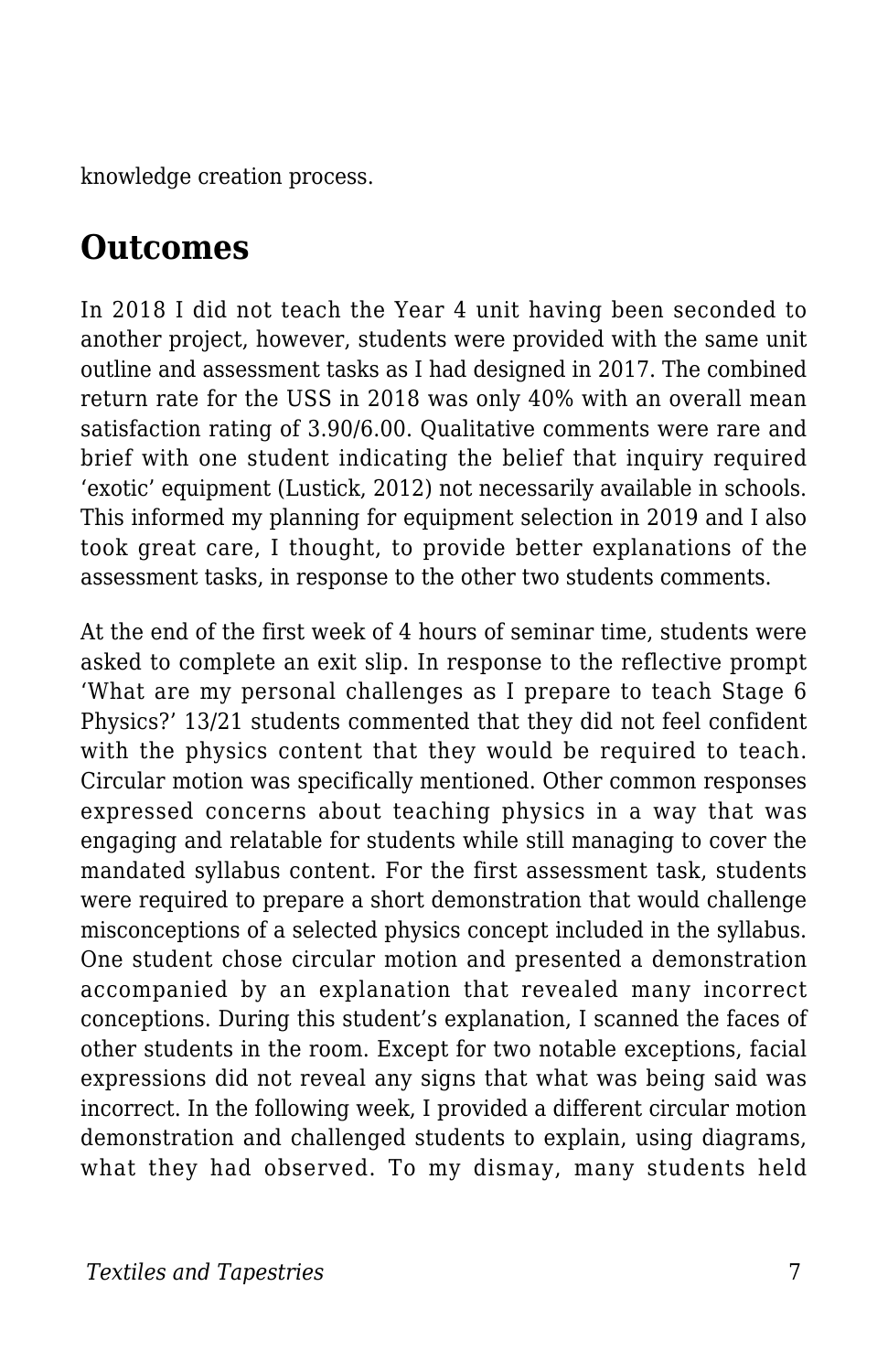misconceptions in relation to the forces involved in producing motion in a circle. We spent some time exploring further and I asked students to continue their own inquiry and come back to me with any further questions that arose for them, personally. None did!

The video reflective pieces were recorded at the end of Week 8, the last week of teaching following 32 hours of seminar time. At least two people from each of the five collaborative working groups within the class offered to be recorded. The most significant comment repeated across groups related to their new understanding of what it meant to engage metacognitively (they actually used that word!) with their own learning in order to better understand how to prepare learning experiences for their future students. I was conscious of the effect of the 'apparatus' in producing positive responses to my teaching when I was on the other side of the video recording device. Nevertheless, I enjoyed the sense that they genuinely seemed to get what I 'was doing in this unit'. The shock of the USS results did not arrive for several more weeks.

The 2019 USS had a combined response rate of 85% but the overall satisfaction rate decreased from 3.90 in 2018 to 3.69. This decrease may not be significant, statistically, but it is low, nevertheless. On first reading of the qualitative comments from students, I was devasted. As many teachers tell me they do, I skipped over the positive comments and became emotionally mired in a smattering of slightly negative comments and the one long, negative response from a student who specifically mentioned the discomfort they had experienced as a result of the circular motion lessons. Dialogic analysis of this long response and a dialogic positioning of the response in relation to the other forms of feedback obtained throughout the unit has allowed me to not only get some perspective and emotional relief in relation to such negativity but also to better understand the severity of the emotional impact some students experience when they are confronted with the realisation that their understanding of the material they will soon be teaching is incomplete and they don't know how to learn it let alone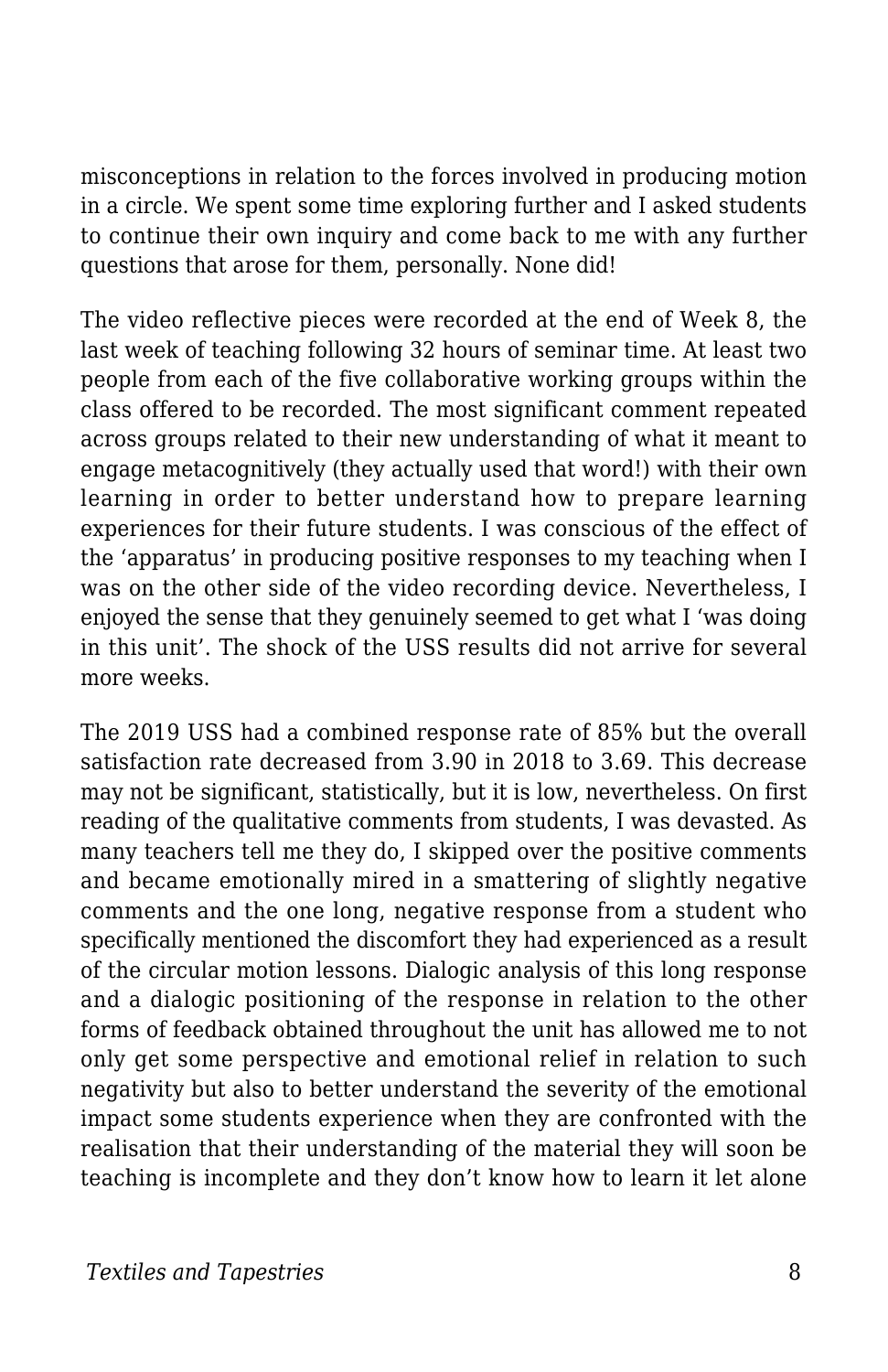teach it. What was interesting in this students' response was the attribution of that confrontation to me, personally, as if I were deliberately trying to humiliate them by showing them that they hold a misconception. Yes, I had selected the concept, based on their demonstrated lack of understanding and published prior research of common physics misconceptions but it was the inquiry pedagogical procedure of predict-observe-explain that actually revealed to them that they held misconceptions.

In the final phase of Year 4 data collection, the focus group interviews, one student responded with the following:

> I think during the unit, even after the unit - I haven't reflected on this much, it's good I'm here actually. During the unit and after the unit my gut feeling was, I didn't like it really. But now that you mentioned that [teaching/learning physics differently] and now that I've mentioned what I'm talking about now, is that that may have been the reason and I just wanted the same and it wasn't the same but that was a good thing and we just didn't know it yet. You know what I mean? [Mm hmm] What it did make me realise certainly every single week it was like, as you said, even though I've learnt this, multiple times I can't explain the difference between centripetal and this centrifugal force that doesn't exist. For example, that… [It's quite nasty of me isn't it. I exposed you.] Well, yeah and I sit there like, why am I here. Like I should have already known this and I don't. And do other people know this, maybe they do, maybe I'm - you know...

I wondered if this student was also the author of the long and negative USS response. If so, it is interesting to note the comment that they hadn't really 'reflected on this much' at the time of filling in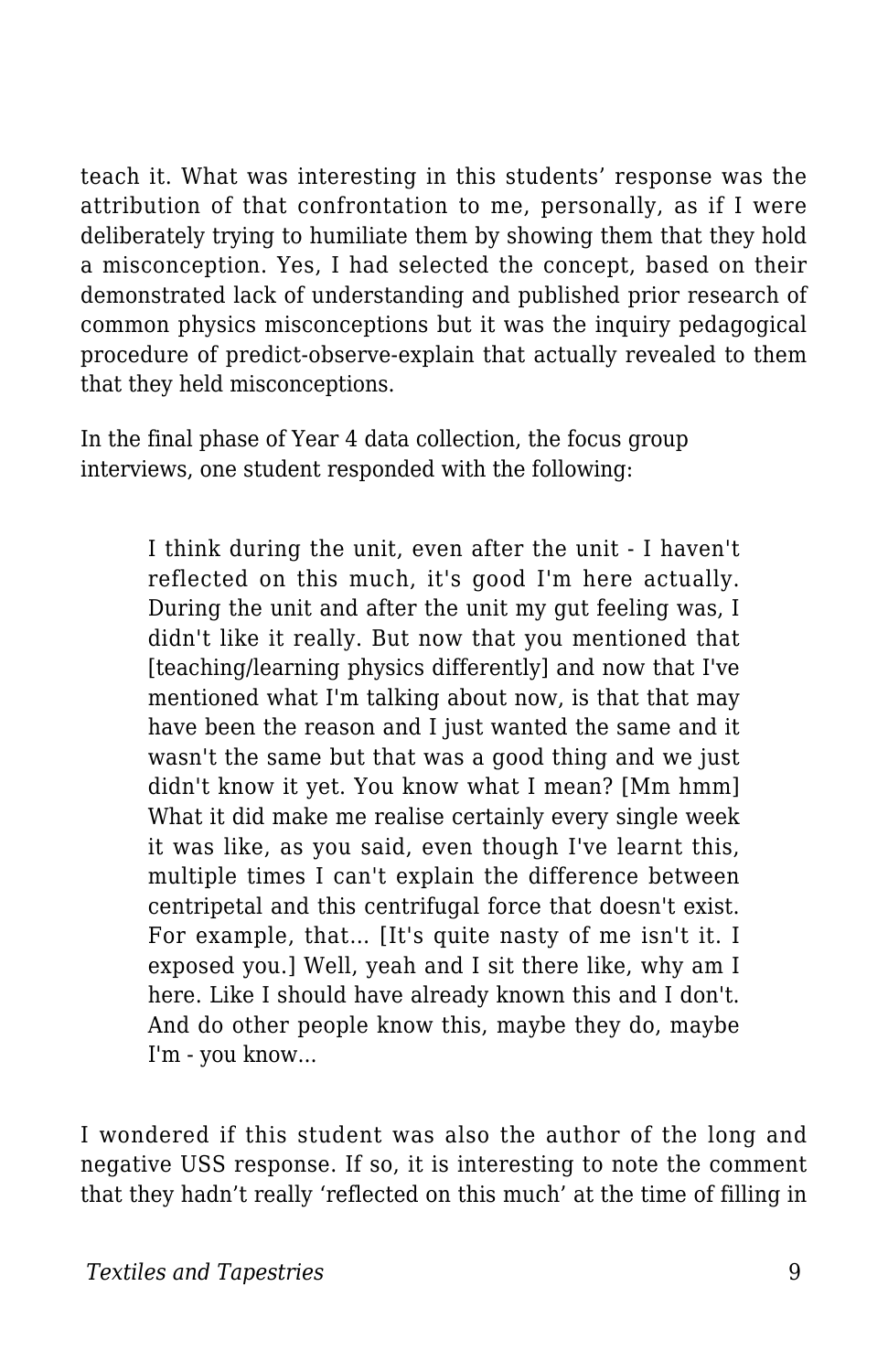the USS. Thus, it would just have been a very raw, emotional response provided on the USS. This sudden realisation of how important immersion in inquiry learning had actually been to this student's learning about teaching through inquiry is consistent with earlier research findings (Windschitl, 2002) claiming preservice teachers cannot teach through inquiry if they have never learned in that way. Already, an appreciation of the different diffractive patterns produced by each apparatus employed for collecting student feedback was contributing to my more nuanced understanding of the challenges these preservice teachers were facing in learning to teach through and with inquiry pedagogies.

I reflected on this new understanding as I prepared for my Year 3 unit before the start of Semester 2. I thought long and hard about how I could improve my practice to create an even safer space in which all, not just the majority, of my students could become aware that they hold misconceptions. I needed to make this introductory course about inquiry pedagogies gentle, in the sense that it was carefully scaffolded, while at the same time keeping them on the edge of their comfort zone to enable their learning through and about inquiry. Along with regular exit slips I collected 'worksheets' completed as we explored a concept. I asked them to write & draw their individual explanations, to discuss their explanation with other class members, check against a standard textbook, and be honest about editing their original response in a different coloured pen. I used my analysis of all of these pieces of evidence to inform my teaching and monitor their comfort levels both before and after they went out for professional experience mid-way through the unit. At the end of the unit, I handed back a collated set of their feedback for them to use in their final reflection.

My hope was that this would help to focus their attention on the teaching and learning they had experienced rather than just their grades on assignments. On the final reflection student comments were very positive about how they had learned to design each of the stages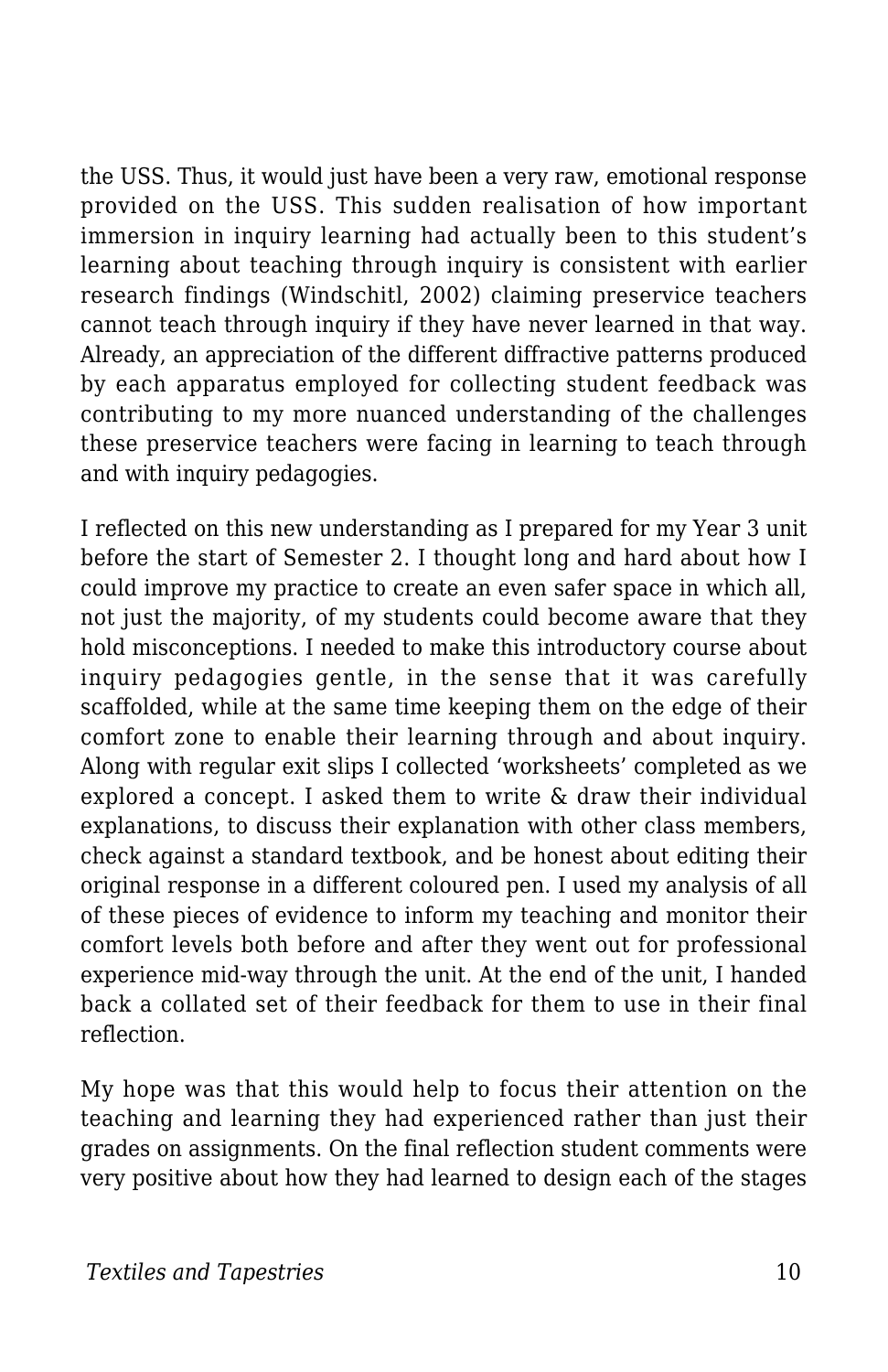in a 5E scaffold for inquiry to reveal and address misconceptions. Many students commented that the most powerful learning for them related to effective modelling, by me and their peers, of pedagogical procedures that support inquiry learning. There was no opportunity on any of the data collection strategies I used to give a numerical rating, only qualitative comments as responses to open ended prompts.

In the 2019 USS for this unit, where a quantitative response is required before the optional qualitative comment, there was a 67% response with an overall satisfaction rating of 4.53/6. While this is an improvement of 1.30 on the previous year it still doesn't seem to reflect the level of satisfaction students expressed through the regular feedback opportunities and enthusiasm in class. Again, I questioned the effect of the apparatus. The qualitative comments on the USS, however, represented the breakthrough. While there was a bit of grumbling about the assessment task timing or instructions, most of the comments were very positive and affirmed that students appreciated being asked to learn differently even when they found it challenging. There wasn't even one long, negative diatribe! Just a slightly crazy one which essentially asked me to flag when I was about to say something brilliant so they would know to write it down.

### **Conclusion**

This ongoing self-study continues to provide important insights into preservice teachers' experiences of learning *about* inquiry *through* inquiry and the implications for their pedagogical practice as they try to embed learning through inquiry approaches for secondary school students during professional placements. The introduction of a mandatory 'depth study' in new syllabi for Science subjects studied in the last two years of high school (NESA, 2018) and the reported lack of effective modeling currently occurring in schools when these preservice teachers are on placement makes it even more critical that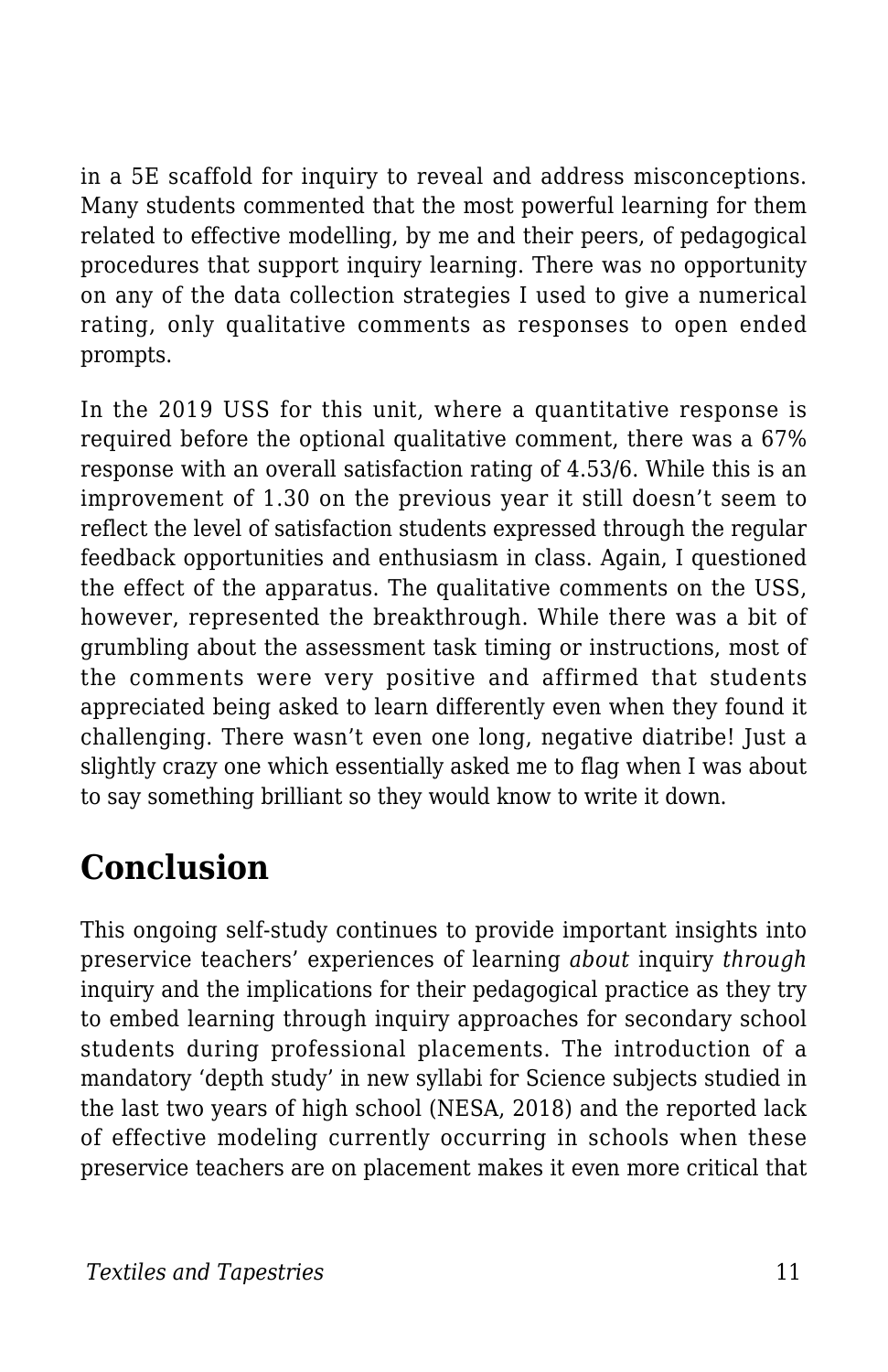they experience inquiry learning. What preservice teachers have said, however, reflects the continuing dissonance occurring for them between understanding that 'traditional' teaching has not served them well and the discomfort experienced as they simultaneously learn about inquiry through inquiry.

According to my students, my teaching about and through inquiry is becoming more effective even while they struggle with the challenges of implementing inquiry pedagogies in their own classrooms. Having a clearer picture of where my students face their most significant challenges has given me the guidance I was seeking to improve and supplement my pedagogical procedures in support of their learning. It has been enormously important to *my* sense of self-efficacy as a teacher educator to have this clearer picture of students' experiences than was previously available through Unit of Study Surveys alone, an endpoint survey highly dependent on students' personal satisfaction with their grade in the subject.

The study has broader implications for learning as the University in which the study is based moves to support the extension of student learning through the inclusion of mandatory interdisciplinary inquiry units across undergraduate degree programs, including teacher education.

### **References**

Ball, D., & Cohen, D. (1999). Developing practice, developing practitioners: Toward a practice-based theory of professional education. In G. Sykes & L. Darling-Hammond (Eds.), *Teaching as the learning profession: Handbook of policy and practice* (pp. 3- 32). Jossey Bass.

Barad, K. (2007). *Meeting the universe halfway*. Duke University Press.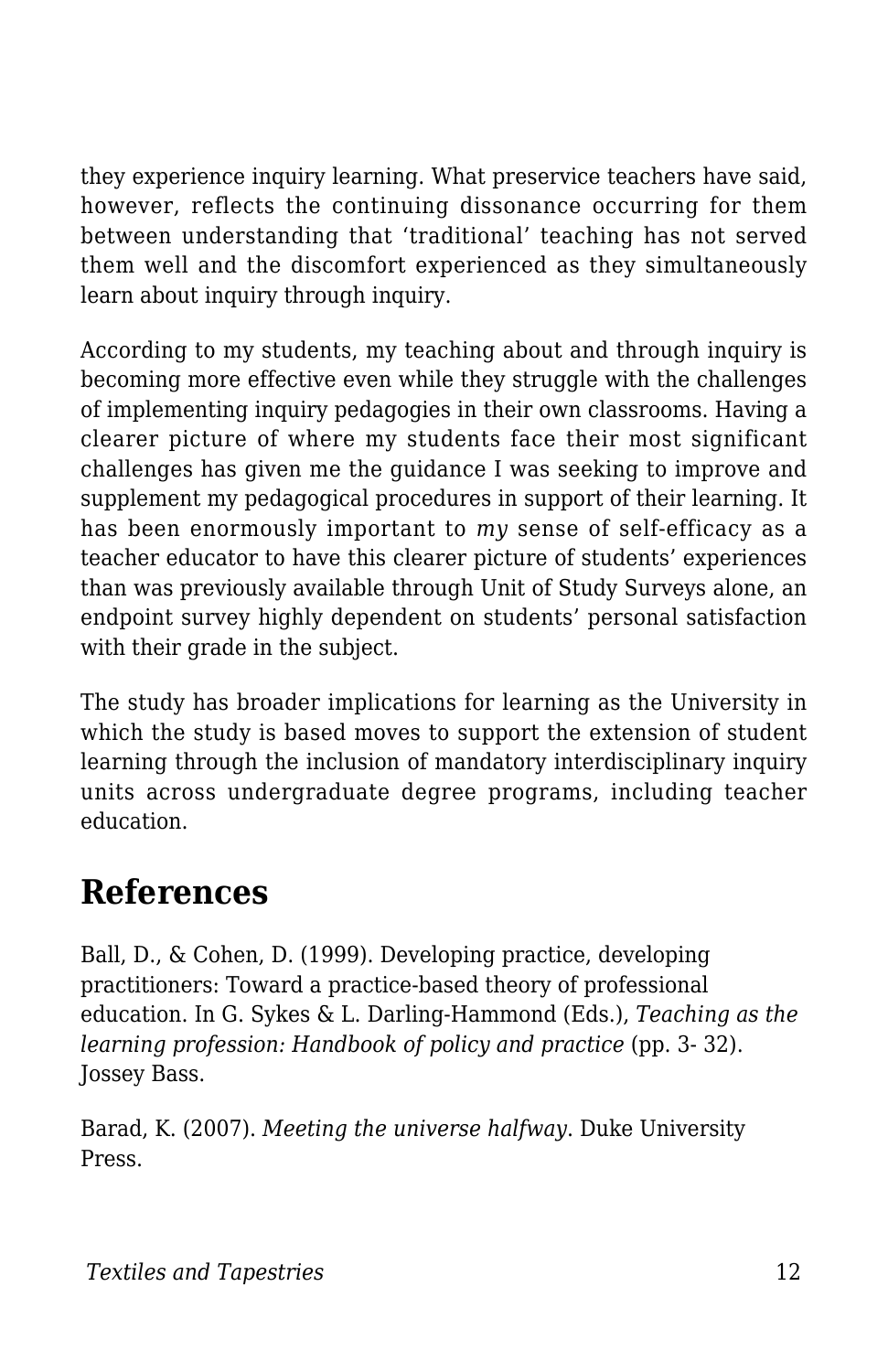Berry, A., & Russell, T. (Eds.). (2018). *Studying teacher education: A journal of self-study of teacher education practices* (Vol. 14(3). Routledge.

Bullough, R., & Pinnegar, S. (2001). Guidelines for quality in autobiographical forms of self- study research. *Educational Researcher, 30*(3), 13-21.

Cowie, B., & Hipkins, R. (2009). *Curriculum implementation exploratory studies: Final report.* [New Zealand Government.](http://www.educationcounts.govt.nz/publications/curriculum/57760/1) [https://www.educationcounts.govt.nz/publications/curriculum/57760/1](http://www.educationcounts.govt.nz/publications/curriculum/57760/1) [.](http://www.educationcounts.govt.nz/publications/curriculum/57760/1)

Fox, N., & Alldred, P. (2017). *Sociology and the new materialism: Theory, research, action*. Sage.

Garbett, D., & Ovens, A. (Eds.). (2016). *Enacting self-study as methodology for professional inquiry*. University of Auckland.

Goodrum, D., Hackling, M., & Rennie, L. (2000). *The status and quality of teaching and learning of science in Australian schools*. DETYA Commonwealth of Australia.

Gullion, J. (2018). *Diffractive ethnography: Social sciences and the ontological turn*. Routledge.

Hayes, D. (2011). Ways of knowing and teaching: How teachers create valuable learning opportunities (pedagogical capital) by making knowledge the means and not just the ends in classrooms In J. Sefton-Green, L. Bresler, K. Jones, & P. Thomson (Eds.), *The Routledge international handbook of creative learning* (pp. 200-210). Routledge.

Korthagen, F., & Kessels, J. (1999). Linking theory and practice: Changing the pedagogy of teacher education. *Educational Researcher, 28*(4), 4-17.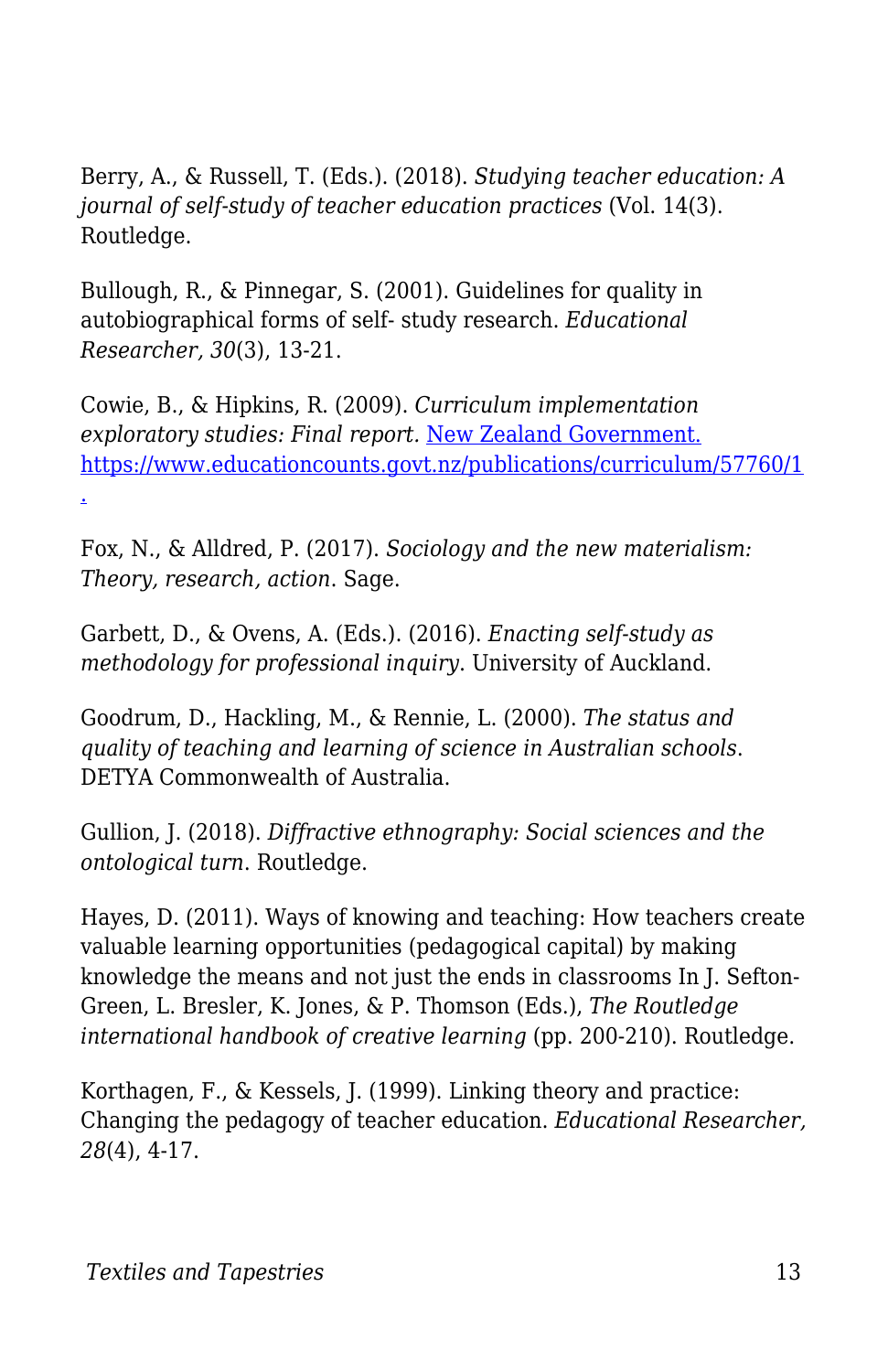Lortie, D. (1975, 2002). *Schoolteacher: A sociological study* (2nd ed.). University of Chicago Press.

Russell, T. (2018). *Reflective practice as learning from experience: Implications for pre-service teacher education programs* [Conference] presentation]. SSESW Education and Social Work Lecture Series, University of Sydney.

Russell, T., & Martin, A. (2017, 3-7 July). *Teacher education needs an epistemology of practice* [Conference presentation]. ISATT Conference, Salamanca, Spain.

Russell, T., McPherson, S., & Martin, A. (2001). Coherence and collaboration in teacher education reform. *Canadian Journal of Education / Revue Canadienne De L'éducation, 26*(1), 37-55.

Talbot, D. (2016). Evidence for no-one: Standards, accreditation and transformed teaching work. *Teaching and Teacher Education 58*, 80-89.

Windschitl, M. (2002). Inquiry projects in science teacher education: What can investigative experiences reveal about teacher thinking and eventual classroom practice? *Science Teacher Education, 87*, 112-143. https://doi:10.1002/sce.10044